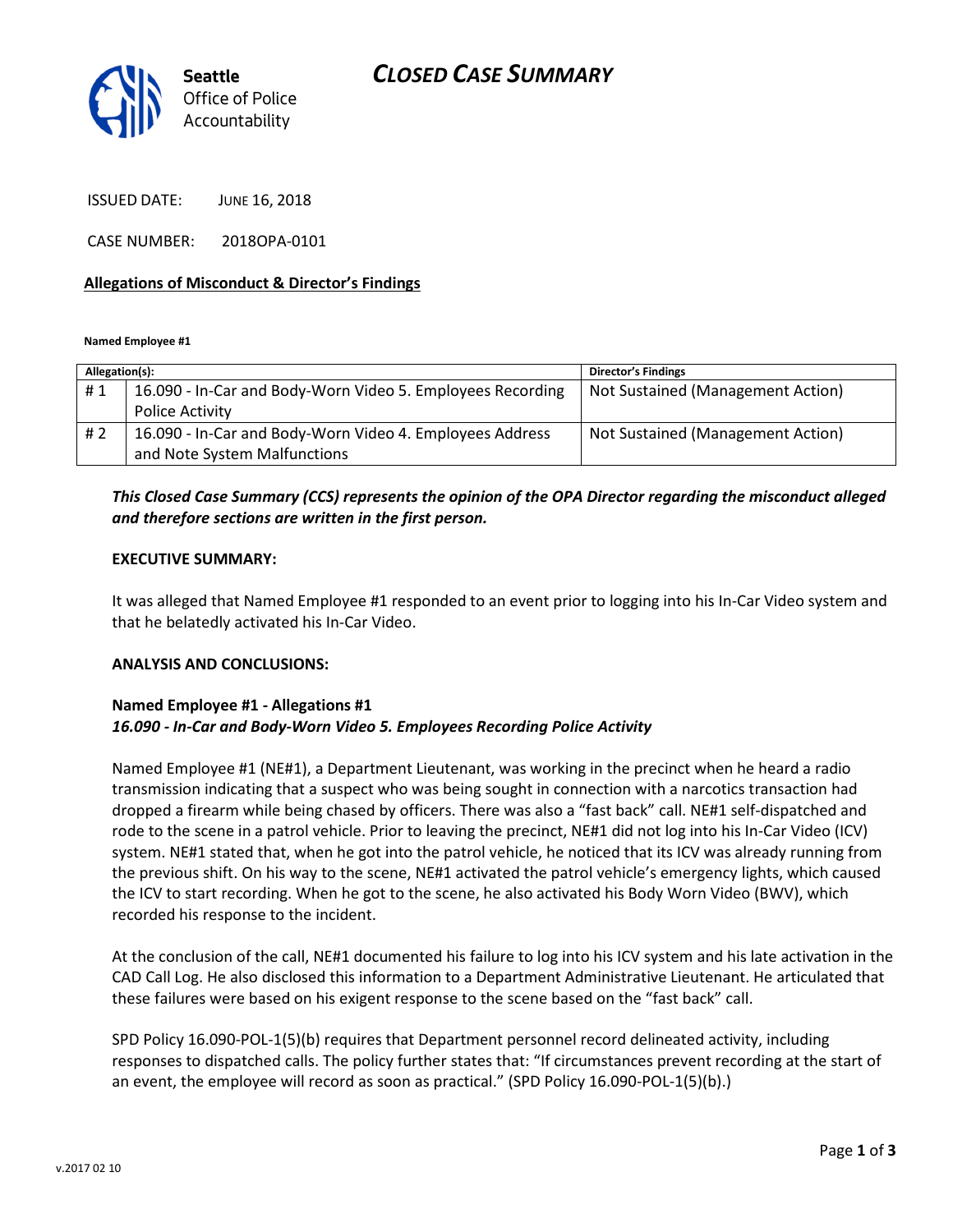

Seattle Office of Police Accountability

# CLOSE CASE SUMMARY

OPA CASE NUMBER: 2018OPA-0101

While NE#1 did not properly log into the ICV system during this incident, he did in fact record, even if belatedly. NE#1 noted his failure to log into the system and the late recording as required by policy. He further articulated, in my opinion convincingly, that he substantially met the requirements of the policy and, even where he did not, those failures were excused by the exigency of the circumstances that he faced.

My only substantive concern with this case involves a secondary justification raised by NE#1 at his OPA interview. He contended that he interpreted this policy as requiring that an officer record ICV or BWV, not that an officer needed to do both. Stated another way, NE#1 believed that, so long as an officer activated one of those cameras, the failure to simultaneously record on the other did not constitute a violation of policy. He stated, however, that he thought that recording on both at the same time was best practice.

I disagree with NE#1's view of the policy. I interpret the policy as requiring that, where an officer is equipped with ICV and BWV, both systems must be activated for each call the officer responds to. This has been the standard practice of SPD officers since being equipped with BWV. NE#1's contrary understanding of this policy is, in my opinion, an outlier. Indeed, his reading of the policy is inconsistent with the purpose of this policy and the entire idea of equipping officers with BWV in addition to ICV. The whole point is that officers now have a second mechanism to more fully record their law enforcement activity, not that they now have the discretion to choose which camera they want to utilize in any given case. While I think that NE#1's view is unique, he is correct that there is some vagueness in the policy. SPD should make it abundantly clear that it is the expectation of both the Department and the Community that officers equipped with ICV and BWV will record on both cameras and do so simultaneously.

I further note that this is not the first time that NE#1 has made this same argument. He did so in another case (2017OPA-1301), which resulted in a similar Management Action Recommendation calling for revision of the policy consistent with OPA's interpretation. In the present case, I issue another Management Action Recommendation echoing my prior suggestions. Here, however, I provide more specificity as to the exact language that I believe the Department should add to the policy to ensure that this section of the policy is clear and that this issue is fully resolved.

• Management Action Recommendation: SPD Policy 16.090 should include a new subsection concerning the expectations for the use of both ICV and BWV simultaneously. This subsection should read as follows: Officers equipped with both ICV and BWV shall utilize both systems simultaneously when recording is required under 16.090-POL-1(5)(b). The failure to activate one or both systems constitutes a violation of policy and must be documented and reported consistent with 16.090-POL-1(4) and 16.090-POL-1(7).

Recommended Finding: Not Sustained (Management Action)

### Named Employee #1 - Allegation #2 16.090 - In-Car and Body-Worn Video 4. Employees Address and Note System Malfunctions

SPD Policy 16.090-POL-1(4) requires that: "At the start of the shift, employees will prepare ICV and BWV systems as outlined in the training and 16.090 TSK-1." It further requires that: "If an employee discovers an operational issue with ICV or BWV at any time during the shift, the employee will…note the issue in a CAD update, and notify a supervisor as soon as practicable." (SPD Policy 16.090-POL-1(4).)